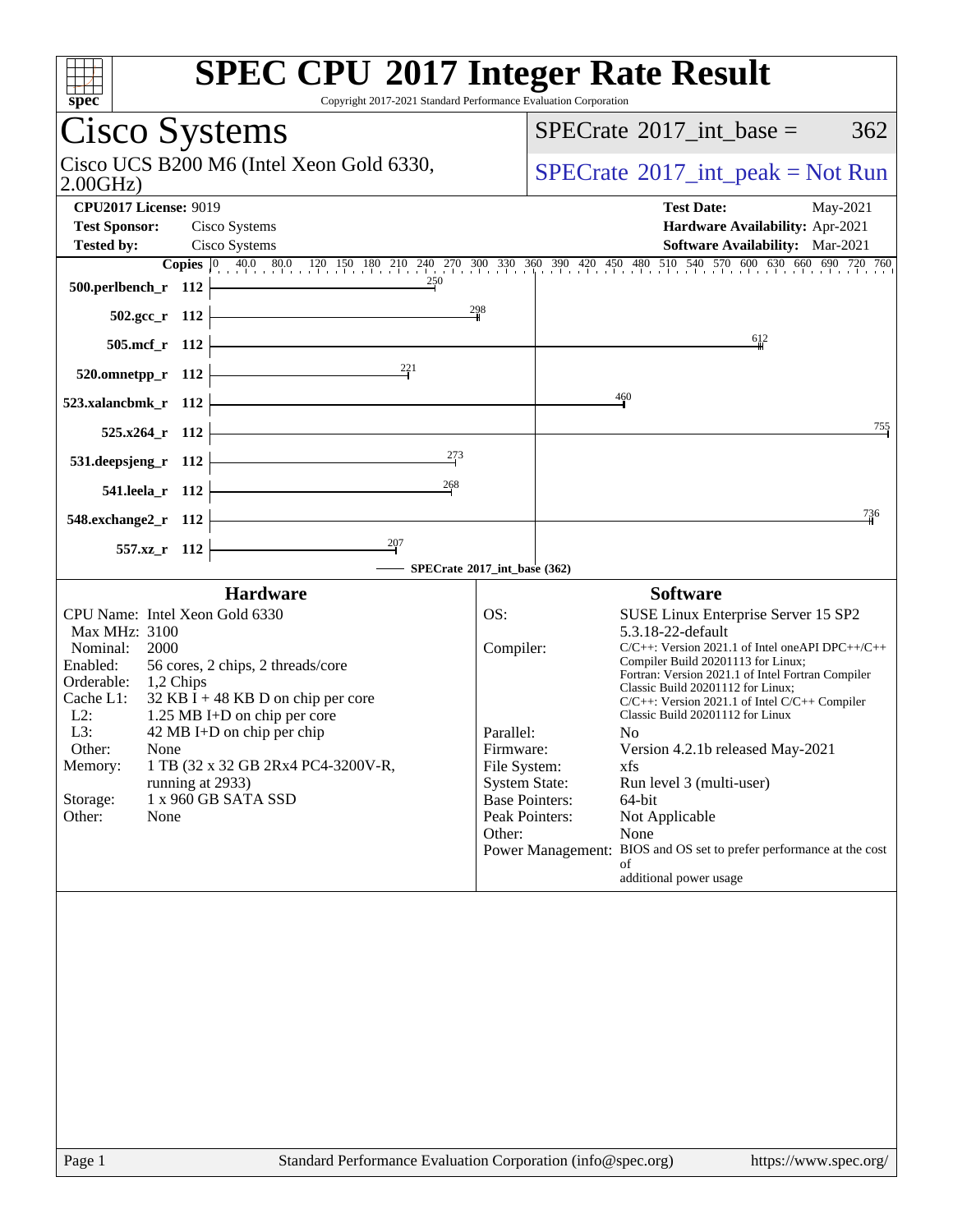

Copyright 2017-2021 Standard Performance Evaluation Corporation

## Cisco Systems

2.00GHz) Cisco UCS B200 M6 (Intel Xeon Gold 6330,  $SPECTR = SPECrate@2017 int peak = Not Run$  $SPECTR = SPECrate@2017 int peak = Not Run$  $SPECTR = SPECrate@2017 int peak = Not Run$ 

[SPECrate](http://www.spec.org/auto/cpu2017/Docs/result-fields.html#SPECrate2017intbase)<sup>®</sup>2017 int base =  $362$ 

**[CPU2017 License:](http://www.spec.org/auto/cpu2017/Docs/result-fields.html#CPU2017License)** 9019 **[Test Date:](http://www.spec.org/auto/cpu2017/Docs/result-fields.html#TestDate)** May-2021 **[Test Sponsor:](http://www.spec.org/auto/cpu2017/Docs/result-fields.html#TestSponsor)** Cisco Systems **[Hardware Availability:](http://www.spec.org/auto/cpu2017/Docs/result-fields.html#HardwareAvailability)** Apr-2021 **[Tested by:](http://www.spec.org/auto/cpu2017/Docs/result-fields.html#Testedby)** Cisco Systems **[Software Availability:](http://www.spec.org/auto/cpu2017/Docs/result-fields.html#SoftwareAvailability)** Mar-2021

### **[Results Table](http://www.spec.org/auto/cpu2017/Docs/result-fields.html#ResultsTable)**

|                                   | <b>Base</b>   |                |                |                |       | <b>Peak</b>    |       |               |                |              |                |              |                |              |
|-----------------------------------|---------------|----------------|----------------|----------------|-------|----------------|-------|---------------|----------------|--------------|----------------|--------------|----------------|--------------|
| <b>Benchmark</b>                  | <b>Copies</b> | <b>Seconds</b> | Ratio          | <b>Seconds</b> | Ratio | <b>Seconds</b> | Ratio | <b>Copies</b> | <b>Seconds</b> | <b>Ratio</b> | <b>Seconds</b> | <b>Ratio</b> | <b>Seconds</b> | <b>Ratio</b> |
| 500.perlbench_r                   | 112           | <u>712</u>     | 250            | 712            | 251   | 712            | 250   |               |                |              |                |              |                |              |
| $502.\text{gcc}_r$                | 112           | 532            | 298            | 530            | 299   | 534            | 297   |               |                |              |                |              |                |              |
| $505$ .mcf r                      | 112           | 294            | 615            | 296            | 610   | 296            | 612   |               |                |              |                |              |                |              |
| 520.omnetpp_r                     | 112           | 667            | 220            | 665            | 221   | 664            | 221   |               |                |              |                |              |                |              |
| 523.xalancbmk r                   | 112           | 256            | 461            | 257            | 460   | 257            | 460   |               |                |              |                |              |                |              |
| 525.x264 r                        | 112           | 260            | 755            | 260            | 755   | 260            | 754   |               |                |              |                |              |                |              |
| $531.$ deepsjeng $_r$             | 112           | 470            | 273            | 470            | 273   | 470            | 273   |               |                |              |                |              |                |              |
| 541.leela_r                       | 112           | 692            | 268            | 691            | 268   | 691            | 269   |               |                |              |                |              |                |              |
| 548.exchange2_r                   | 112           | 399            | 736            | 398            | 738   | 400            | 734   |               |                |              |                |              |                |              |
| 557.xz r                          | 112           | 586            | 207            | 586            | 206   | 585            | 207   |               |                |              |                |              |                |              |
| $SPECrate^{\circ}2017$ int base = |               | 362            |                |                |       |                |       |               |                |              |                |              |                |              |
| $SPECrate^{\circ}2017$ int peak = |               |                | <b>Not Run</b> |                |       |                |       |               |                |              |                |              |                |              |

Results appear in the [order in which they were run](http://www.spec.org/auto/cpu2017/Docs/result-fields.html#RunOrder). Bold underlined text [indicates a median measurement](http://www.spec.org/auto/cpu2017/Docs/result-fields.html#Median).

### **[Submit Notes](http://www.spec.org/auto/cpu2017/Docs/result-fields.html#SubmitNotes)**

 The numactl mechanism was used to bind copies to processors. The config file option 'submit' was used to generate numactl commands to bind each copy to a specific processor. For details, please see the config file.

### **[Operating System Notes](http://www.spec.org/auto/cpu2017/Docs/result-fields.html#OperatingSystemNotes)**

Stack size set to unlimited using "ulimit -s unlimited"

### **[Environment Variables Notes](http://www.spec.org/auto/cpu2017/Docs/result-fields.html#EnvironmentVariablesNotes)**

```
Environment variables set by runcpu before the start of the run:
LD_LIBRARY_PATH =
      "/home/cpu2017/lib/intel64:/home/cpu2017/lib/ia32:/home/cpu2017/je5.0.1-
      32"
```
MALLOC\_CONF = "retain:true"

### **[General Notes](http://www.spec.org/auto/cpu2017/Docs/result-fields.html#GeneralNotes)**

 Binaries compiled on a system with 1x Intel Core i9-7940X CPU + 64GB RAM memory using openSUSE Leap 15.2 Transparent Huge Pages enabled by default Prior to runcpu invocation Filesystem page cache synced and cleared with: sync; echo 3> /proc/sys/vm/drop\_caches

**(Continued on next page)**

| Page 2 | Standard Performance Evaluation Corporation (info@spec.org) | https://www.spec.org/ |
|--------|-------------------------------------------------------------|-----------------------|
|--------|-------------------------------------------------------------|-----------------------|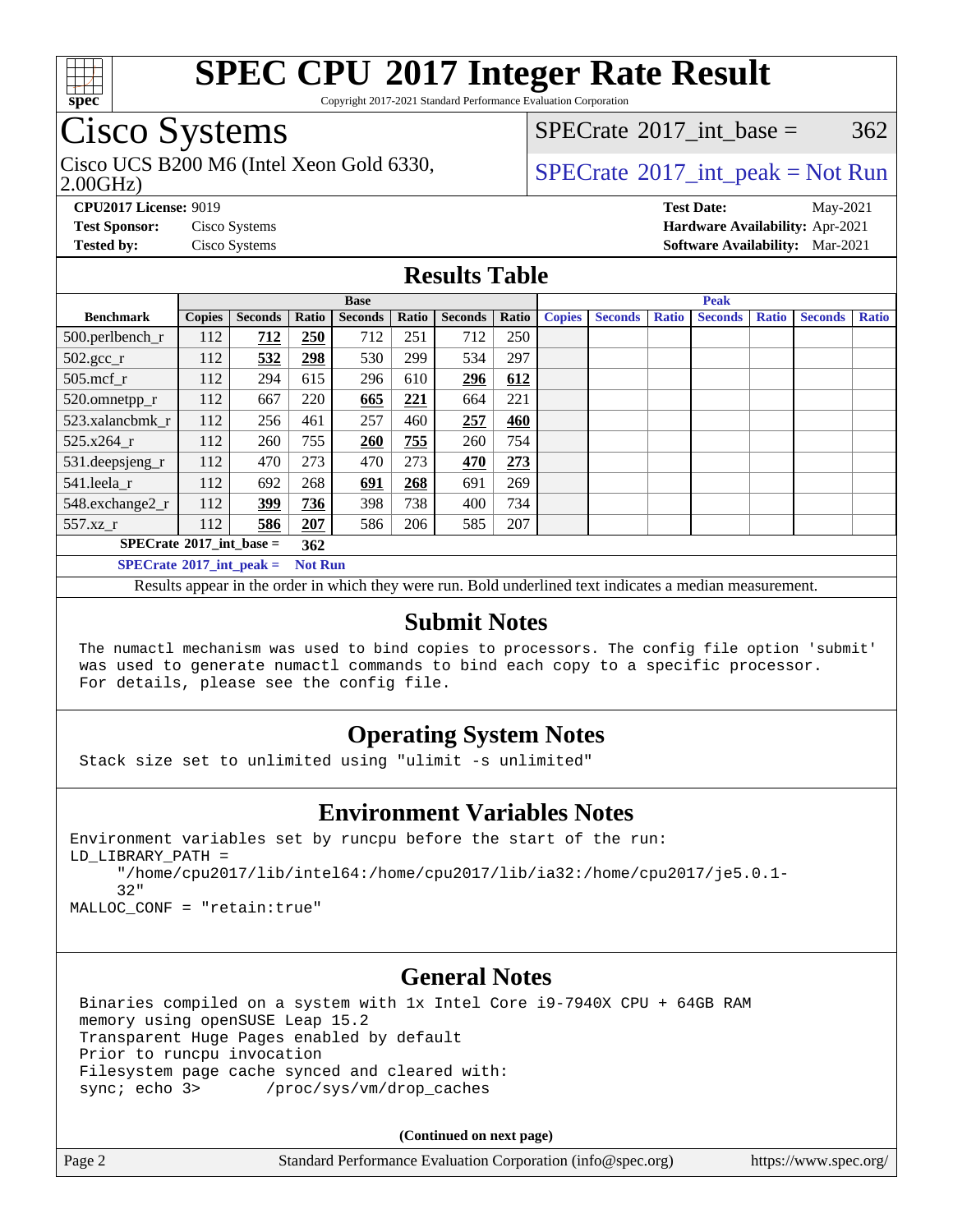

Copyright 2017-2021 Standard Performance Evaluation Corporation

## Cisco Systems

2.00GHz) Cisco UCS B200 M6 (Intel Xeon Gold 6330,  $SPECTR = SPECrate@2017 int peak = Not Run$  $SPECTR = SPECrate@2017 int peak = Not Run$  $SPECTR = SPECrate@2017 int peak = Not Run$ 

[SPECrate](http://www.spec.org/auto/cpu2017/Docs/result-fields.html#SPECrate2017intbase)<sup>®</sup>2017 int base =  $362$ 

**[CPU2017 License:](http://www.spec.org/auto/cpu2017/Docs/result-fields.html#CPU2017License)** 9019 **[Test Date:](http://www.spec.org/auto/cpu2017/Docs/result-fields.html#TestDate)** May-2021

**[Test Sponsor:](http://www.spec.org/auto/cpu2017/Docs/result-fields.html#TestSponsor)** Cisco Systems **[Hardware Availability:](http://www.spec.org/auto/cpu2017/Docs/result-fields.html#HardwareAvailability)** Apr-2021 **[Tested by:](http://www.spec.org/auto/cpu2017/Docs/result-fields.html#Testedby)** Cisco Systems **[Software Availability:](http://www.spec.org/auto/cpu2017/Docs/result-fields.html#SoftwareAvailability)** Mar-2021

### **[General Notes \(Continued\)](http://www.spec.org/auto/cpu2017/Docs/result-fields.html#GeneralNotes)**

Page 3 Standard Performance Evaluation Corporation [\(info@spec.org\)](mailto:info@spec.org) <https://www.spec.org/> runcpu command invoked through numactl i.e.: numactl --interleave=all runcpu <etc> NA: The test sponsor attests, as of date of publication, that CVE-2017-5754 (Meltdown) is mitigated in the system as tested and documented. Yes: The test sponsor attests, as of date of publication, that CVE-2017-5753 (Spectre variant 1) is mitigated in the system as tested and documented. Yes: The test sponsor attests, as of date of publication, that CVE-2017-5715 (Spectre variant 2) is mitigated in the system as tested and documented. **[Platform Notes](http://www.spec.org/auto/cpu2017/Docs/result-fields.html#PlatformNotes)** BIOS Settings: Intel HyperThreading Technology set to Enabled SNC set to Enabled Patrol Scrub set to Disabled Sysinfo program /home/cpu2017/bin/sysinfo Rev: r6538 of 2020-09-24 e8664e66d2d7080afeaa89d4b38e2f1c running on install Fri May 21 21:58:50 2021 SUT (System Under Test) info as seen by some common utilities. For more information on this section, see <https://www.spec.org/cpu2017/Docs/config.html#sysinfo> From /proc/cpuinfo model name : Intel(R) Xeon(R) Gold 6330 CPU @ 2.00GHz 2 "physical id"s (chips) 112 "processors" cores, siblings (Caution: counting these is hw and system dependent. The following excerpts from /proc/cpuinfo might not be reliable. Use with caution.) cpu cores : 28 siblings : 56 physical 0: cores 0 1 2 3 4 5 6 7 8 9 10 11 12 13 14 15 16 17 18 19 20 21 22 23 24 25 26 27 physical 1: cores 0 1 2 3 4 5 6 7 8 9 10 11 12 13 14 15 16 17 18 19 20 21 22 23 24 25 26 27 From lscpu: Architecture: x86\_64 CPU op-mode(s): 32-bit, 64-bit Byte Order: Little Endian Address sizes: 46 bits physical, 57 bits virtual  $CPU(s):$  112 On-line CPU(s) list: 0-111 Thread(s) per core: 2 Core(s) per socket: 28 **(Continued on next page)**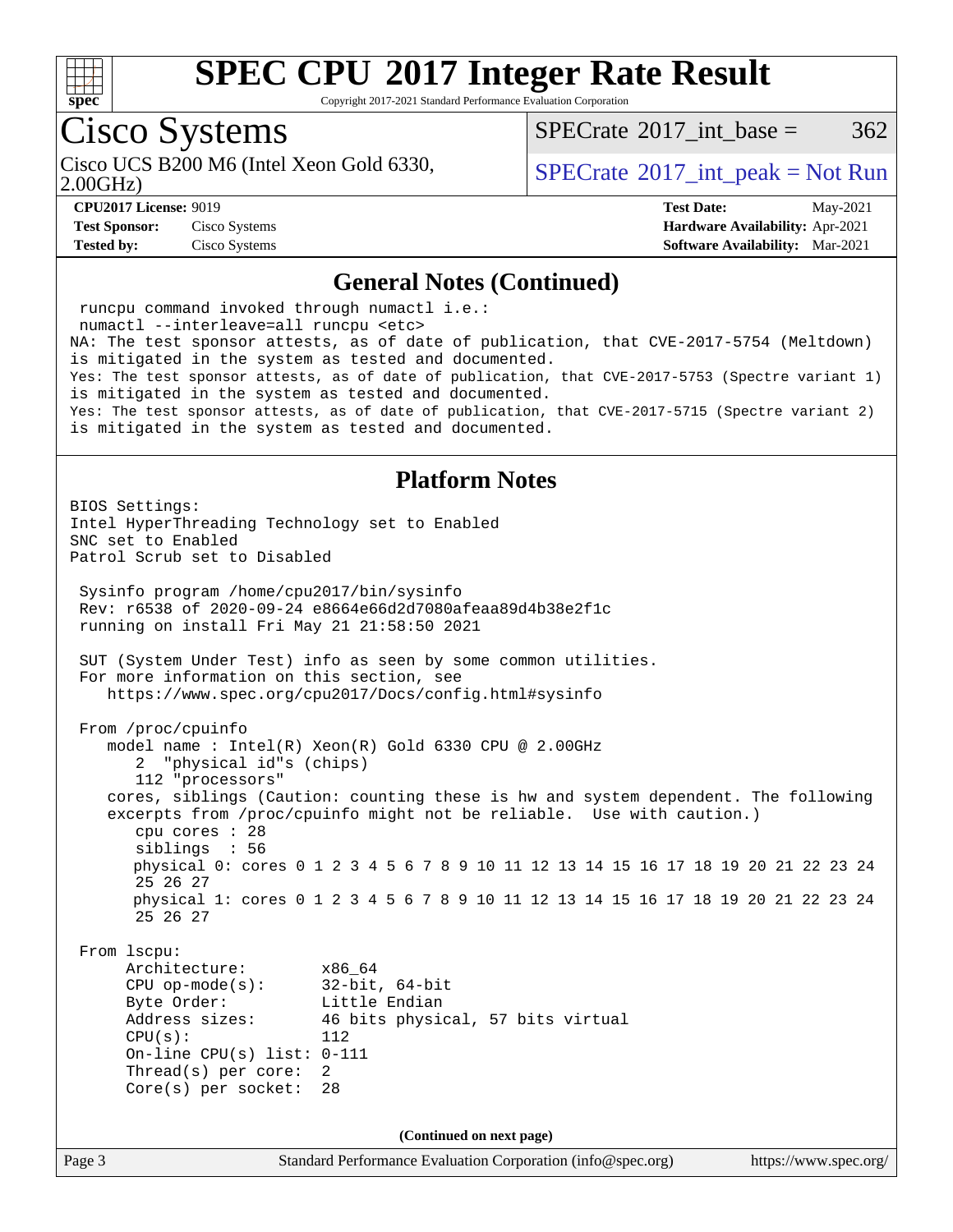

Copyright 2017-2021 Standard Performance Evaluation Corporation

## Cisco Systems

2.00GHz) Cisco UCS B200 M6 (Intel Xeon Gold 6330,  $\boxed{\text{SPECrate}^{\circ}2017\_int\_peak = Not Run}$  $\boxed{\text{SPECrate}^{\circ}2017\_int\_peak = Not Run}$  $\boxed{\text{SPECrate}^{\circ}2017\_int\_peak = Not Run}$ 

 $SPECTate$ <sup>®</sup>[2017\\_int\\_base =](http://www.spec.org/auto/cpu2017/Docs/result-fields.html#SPECrate2017intbase) 362

**[CPU2017 License:](http://www.spec.org/auto/cpu2017/Docs/result-fields.html#CPU2017License)** 9019 **[Test Date:](http://www.spec.org/auto/cpu2017/Docs/result-fields.html#TestDate)** May-2021 **[Test Sponsor:](http://www.spec.org/auto/cpu2017/Docs/result-fields.html#TestSponsor)** Cisco Systems **[Hardware Availability:](http://www.spec.org/auto/cpu2017/Docs/result-fields.html#HardwareAvailability)** Apr-2021 **[Tested by:](http://www.spec.org/auto/cpu2017/Docs/result-fields.html#Testedby)** Cisco Systems **[Software Availability:](http://www.spec.org/auto/cpu2017/Docs/result-fields.html#SoftwareAvailability)** Mar-2021

### **[Platform Notes \(Continued\)](http://www.spec.org/auto/cpu2017/Docs/result-fields.html#PlatformNotes)**

| Socket(s):               | 2                                                                                       |
|--------------------------|-----------------------------------------------------------------------------------------|
| NUMA $node(s):$          | 4                                                                                       |
| Vendor ID:               | GenuineIntel                                                                            |
| CPU family:              | 6                                                                                       |
| Model:                   | 106                                                                                     |
| Model name:              | $Intel(R) Xeon(R) Gold 6330 CPU @ 2.00GHz$                                              |
| Stepping:                | 6                                                                                       |
| CPU MHz:                 | 2778.062                                                                                |
| $CPU$ max $MHz$ :        | 3100.0000                                                                               |
| CPU min MHz:             | 800.0000                                                                                |
| BogoMIPS:                | 4000.00                                                                                 |
| Virtualization:          | $VT - x$                                                                                |
| $L1d$ cache:             | 48K                                                                                     |
| Lli cache:               | 32K                                                                                     |
| $L2$ cache:              | 1280K                                                                                   |
| $L3$ cache:              | 43008K                                                                                  |
| NUMA $node0$ $CPU(s):$   | $0 - 13, 56 - 69$                                                                       |
| NUMA $model$ $CPU(s):$   | $14 - 27,70 - 83$                                                                       |
| NUMA $node2$ $CPU(s):$   | $28 - 41, 84 - 97$                                                                      |
| NUMA $node3$ $CPU(s)$ :  | 42-55,98-111                                                                            |
| Flaqs:                   | fpu vme de pse tsc msr pae mce cx8 apic sep mtrr pge mca cmov                           |
|                          | pat pse36 clflush dts acpi mmx fxsr sse sse2 ss ht tm pbe syscall nx pdpelgb rdtscp     |
|                          | lm constant_tsc art arch_perfmon pebs bts rep_good nopl xtopology nonstop_tsc cpuid     |
|                          | aperfmperf pni pclmulqdq dtes64 monitor ds_cpl vmx smx est tm2 ssse3 sdbg fma cx16      |
|                          | xtpr pdcm pcid dca sse4_1 sse4_2 x2apic movbe popcnt tsc_deadline_timer aes xsave       |
|                          | avx f16c rdrand lahf_lm abm 3dnowprefetch cpuid_fault epb cat_13 invpcid_single ssbd    |
|                          | mba ibrs ibpb stibp ibrs_enhanced tpr_shadow vnmi flexpriority ept vpid ept_ad          |
|                          | fsgsbase tsc_adjust bmil hle avx2 smep bmi2 erms invpcid rtm cqm rdt_a avx512f          |
|                          | avx512dq rdseed adx smap avx512ifma clflushopt clwb intel_pt avx512cd sha_ni            |
|                          | avx512bw avx512vl xsaveopt xsavec xgetbvl xsaves cqm_llc cqm_occup_llc cqm_mbm_total    |
|                          |                                                                                         |
|                          | cqm_mbm_local wbnoinvd dtherm ida arat pln pts hwp hwp_act_window hwp_epp               |
|                          | hwp_pkg_req avx512vbmi umip pku ospke avx512_vbmi2 gfni vaes vpclmulqdq avx512_vnni     |
|                          | avx512_bitalg tme avx512_vpopcntdq la57 rdpid md_clear pconfig flush_l1d                |
| arch_capabilities        |                                                                                         |
|                          |                                                                                         |
| /proc/cpuinfo cache data |                                                                                         |
| cache size : 43008 KB    |                                                                                         |
|                          |                                                                                         |
|                          | From numactl --hardware WARNING: a numactl 'node' might or might not correspond to a    |
| physical chip.           |                                                                                         |
| available: 4 nodes (0-3) |                                                                                         |
|                          | node 0 cpus: 0 1 2 3 4 5 6 7 8 9 10 11 12 13 56 57 58 59 60 61 62 63 64 65 66 67 68 69  |
| node 0 size: 257635 MB   |                                                                                         |
| node 0 free: 257313 MB   |                                                                                         |
|                          | node 1 cpus: 14 15 16 17 18 19 20 21 22 23 24 25 26 27 70 71 72 73 74 75 76 77 78 79 80 |
| 81 82 83                 |                                                                                         |
| node 1 size: 258041 MB   |                                                                                         |
|                          |                                                                                         |
|                          |                                                                                         |

**(Continued on next page)**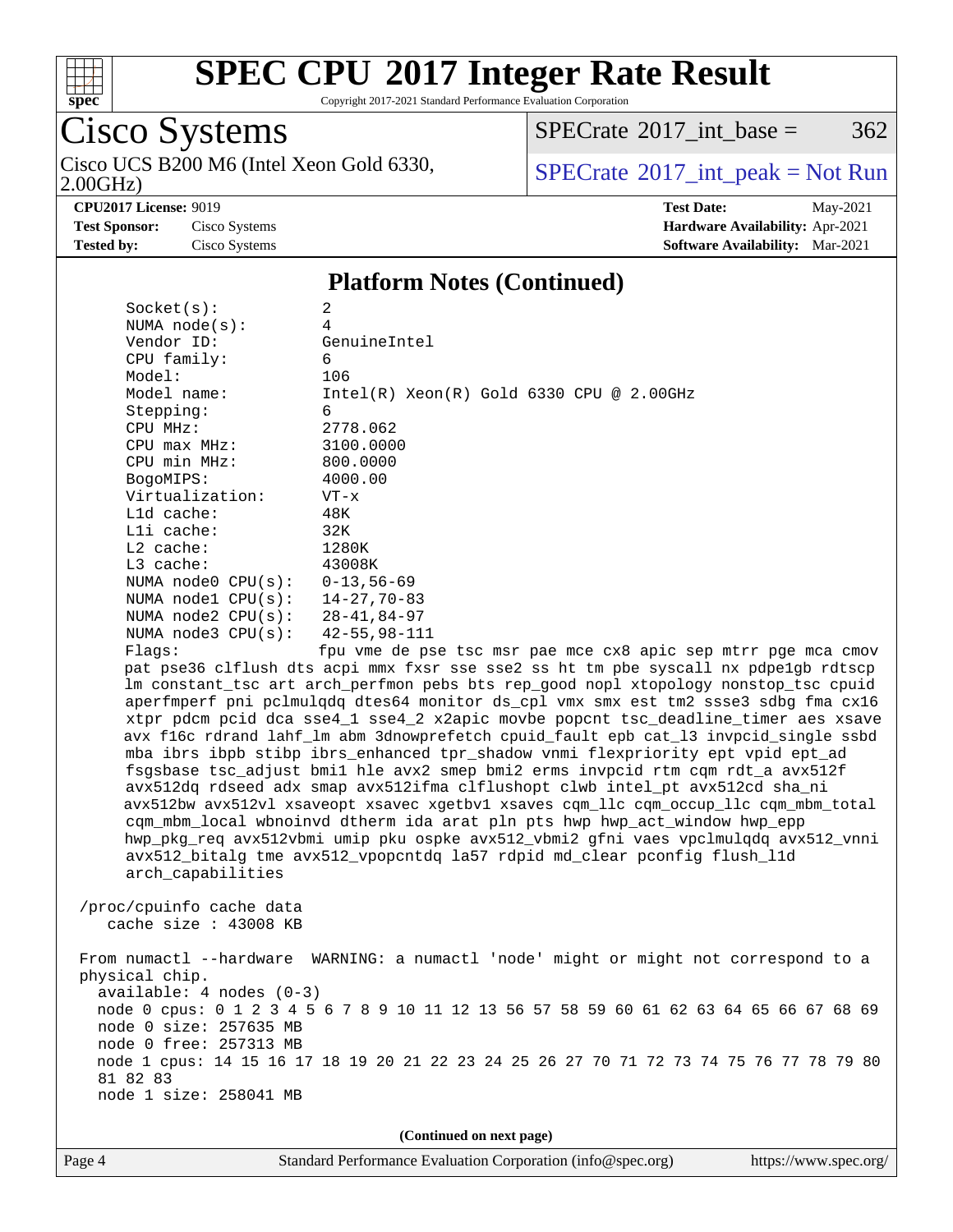

Copyright 2017-2021 Standard Performance Evaluation Corporation

Cisco Systems

2.00GHz) Cisco UCS B200 M6 (Intel Xeon Gold 6330,  $SPECrate^{\circ}2017\_int\_peak = Not Run$  $SPECrate^{\circ}2017\_int\_peak = Not Run$ 

[SPECrate](http://www.spec.org/auto/cpu2017/Docs/result-fields.html#SPECrate2017intbase)<sup>®</sup>2017 int base =  $362$ 

**[Test Sponsor:](http://www.spec.org/auto/cpu2017/Docs/result-fields.html#TestSponsor)** Cisco Systems **[Hardware Availability:](http://www.spec.org/auto/cpu2017/Docs/result-fields.html#HardwareAvailability)** Apr-2021 **[Tested by:](http://www.spec.org/auto/cpu2017/Docs/result-fields.html#Testedby)** Cisco Systems **[Software Availability:](http://www.spec.org/auto/cpu2017/Docs/result-fields.html#SoftwareAvailability)** Mar-2021

**[CPU2017 License:](http://www.spec.org/auto/cpu2017/Docs/result-fields.html#CPU2017License)** 9019 **[Test Date:](http://www.spec.org/auto/cpu2017/Docs/result-fields.html#TestDate)** May-2021

### **[Platform Notes \(Continued\)](http://www.spec.org/auto/cpu2017/Docs/result-fields.html#PlatformNotes)**

 node 1 free: 257647 MB node 2 cpus: 28 29 30 31 32 33 34 35 36 37 38 39 40 41 84 85 86 87 88 89 90 91 92 93 94 95 96 97 node 2 size: 258007 MB node 2 free: 257621 MB node 3 cpus: 42 43 44 45 46 47 48 49 50 51 52 53 54 55 98 99 100 101 102 103 104 105 106 107 108 109 110 111 node 3 size: 258037 MB node 3 free: 257618 MB node distances: node 0 1 2 3 0: 10 11 20 20 1: 11 10 20 20 2: 20 20 10 11 3: 20 20 11 10 From /proc/meminfo MemTotal: 1056483416 kB HugePages\_Total: 0 Hugepagesize: 2048 kB /sys/devices/system/cpu/cpu\*/cpufreq/scaling\_governor has performance From /etc/\*release\* /etc/\*version\* os-release: NAME="SLES" VERSION="15-SP2" VERSION\_ID="15.2" PRETTY\_NAME="SUSE Linux Enterprise Server 15 SP2" ID="sles" ID\_LIKE="suse" ANSI\_COLOR="0;32" CPE\_NAME="cpe:/o:suse:sles:15:sp2" uname -a: Linux install 5.3.18-22-default #1 SMP Wed Jun 3 12:16:43 UTC 2020 (720aeba) x86\_64 x86\_64 x86\_64 GNU/Linux Kernel self-reported vulnerability status: CVE-2018-12207 (iTLB Multihit): Not affected CVE-2018-3620 (L1 Terminal Fault): Not affected Microarchitectural Data Sampling: Not affected CVE-2017-5754 (Meltdown): Not affected CVE-2018-3639 (Speculative Store Bypass): Mitigation: Speculative Store Bypass disabled via prctl and **(Continued on next page)**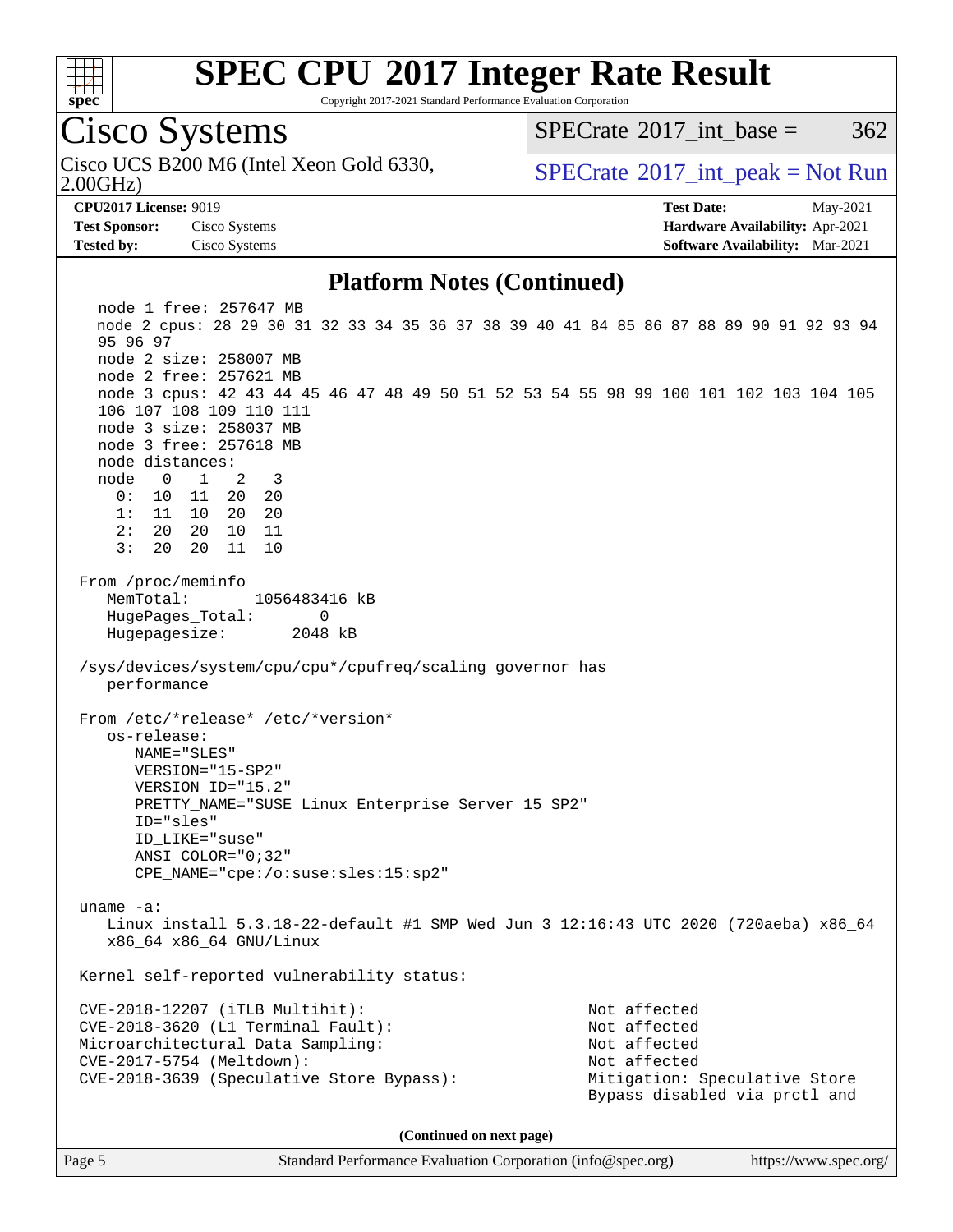

Copyright 2017-2021 Standard Performance Evaluation Corporation

# Cisco Systems<br>Cisco UCS B200 M6 (Intel Xeon Gold 6330,

 $SPECTate@2017_int\_base = 362$ 

2.00GHz)

 $SPECTate<sup>®</sup>2017_int_p [peak = Not Run]$ 

**[Tested by:](http://www.spec.org/auto/cpu2017/Docs/result-fields.html#Testedby)** Cisco Systems **[Software Availability:](http://www.spec.org/auto/cpu2017/Docs/result-fields.html#SoftwareAvailability)** Mar-2021

**[CPU2017 License:](http://www.spec.org/auto/cpu2017/Docs/result-fields.html#CPU2017License)** 9019 **[Test Date:](http://www.spec.org/auto/cpu2017/Docs/result-fields.html#TestDate)** May-2021 **[Test Sponsor:](http://www.spec.org/auto/cpu2017/Docs/result-fields.html#TestSponsor)** Cisco Systems **[Hardware Availability:](http://www.spec.org/auto/cpu2017/Docs/result-fields.html#HardwareAvailability)** Apr-2021

### **[Platform Notes \(Continued\)](http://www.spec.org/auto/cpu2017/Docs/result-fields.html#PlatformNotes)**

|                                                                     |                                                                                     | seccomp                                                                                |  |  |  |
|---------------------------------------------------------------------|-------------------------------------------------------------------------------------|----------------------------------------------------------------------------------------|--|--|--|
| CVE-2017-5753 (Spectre variant 1):                                  |                                                                                     | Mitigation: usercopy/swapgs                                                            |  |  |  |
|                                                                     |                                                                                     | barriers and __user pointer                                                            |  |  |  |
|                                                                     |                                                                                     | sanitization                                                                           |  |  |  |
| $CVE-2017-5715$ (Spectre variant 2):                                |                                                                                     | Mitigation: Enhanced IBRS, IBPB:                                                       |  |  |  |
|                                                                     | conditional, RSB filling                                                            |                                                                                        |  |  |  |
| CVE-2020-0543 (Special Register Buffer Data Sampling): Not affected |                                                                                     |                                                                                        |  |  |  |
| CVE-2019-11135 (TSX Asynchronous Abort):                            |                                                                                     | Not affected                                                                           |  |  |  |
| run-level 3 May 21 21:56                                            |                                                                                     |                                                                                        |  |  |  |
|                                                                     |                                                                                     |                                                                                        |  |  |  |
| SPEC is set to: /home/cpu2017                                       |                                                                                     |                                                                                        |  |  |  |
| Filesystem                                                          | Type Size Used Avail Use% Mounted on                                                |                                                                                        |  |  |  |
| $/\text{dev/sda}$ 3                                                 | 602G<br>xfs<br>590G<br>3% /home<br>13G                                              |                                                                                        |  |  |  |
|                                                                     |                                                                                     |                                                                                        |  |  |  |
| From /sys/devices/virtual/dmi/id                                    |                                                                                     |                                                                                        |  |  |  |
| Vendor:                                                             | Cisco Systems Inc                                                                   |                                                                                        |  |  |  |
| Product:<br>Serial:                                                 | UCSB-B200-M6                                                                        |                                                                                        |  |  |  |
|                                                                     | FCH2409757H                                                                         |                                                                                        |  |  |  |
|                                                                     |                                                                                     | Additional information from dmidecode follows. WARNING: Use caution when you interpret |  |  |  |
|                                                                     | this section. The 'dmidecode' program reads system data which is "intended to allow |                                                                                        |  |  |  |
|                                                                     | hardware to be accurately determined", but the intent may not be met, as there are  |                                                                                        |  |  |  |
|                                                                     | frequent changes to hardware, firmware, and the "DMTF SMBIOS" standard.             |                                                                                        |  |  |  |
| Memory:                                                             |                                                                                     |                                                                                        |  |  |  |
|                                                                     | 32x 0xCE00 M393A4K40DB3-CWE 32 GB 2 rank 3200, configured at 2933                   |                                                                                        |  |  |  |
|                                                                     |                                                                                     |                                                                                        |  |  |  |
| BIOS:                                                               |                                                                                     |                                                                                        |  |  |  |
| BIOS Vendor:                                                        | Cisco Systems, Inc.                                                                 |                                                                                        |  |  |  |
| BIOS Version:                                                       | B200M6.4.2.1b.0.0512210554                                                          |                                                                                        |  |  |  |
| BIOS Date:                                                          | 05/12/2021                                                                          |                                                                                        |  |  |  |
| BIOS Revision:                                                      | 5.22                                                                                |                                                                                        |  |  |  |
|                                                                     |                                                                                     |                                                                                        |  |  |  |
| (End of data from sysinfo program)                                  |                                                                                     |                                                                                        |  |  |  |
|                                                                     |                                                                                     |                                                                                        |  |  |  |
|                                                                     | <b>Compiler Version Notes</b>                                                       |                                                                                        |  |  |  |
| ==========                                                          |                                                                                     |                                                                                        |  |  |  |
| C                                                                   | 500.perlbench_r(base) 502.gcc_r(base) 505.mcf_r(base)                               |                                                                                        |  |  |  |
| 525.x264_r(base) 557.xz_r(base)                                     |                                                                                     |                                                                                        |  |  |  |
|                                                                     |                                                                                     |                                                                                        |  |  |  |
|                                                                     | $Intel(R)$ oneAPI DPC++/C++ Compiler for applications running on Intel(R) 64,       |                                                                                        |  |  |  |
| Version 2021.1 Build 20201113                                       |                                                                                     |                                                                                        |  |  |  |
| Copyright (C) 1985-2020 Intel Corporation. All rights reserved.     |                                                                                     |                                                                                        |  |  |  |
|                                                                     |                                                                                     |                                                                                        |  |  |  |
|                                                                     |                                                                                     |                                                                                        |  |  |  |
|                                                                     |                                                                                     |                                                                                        |  |  |  |

**(Continued on next page)**

Page 6 Standard Performance Evaluation Corporation [\(info@spec.org\)](mailto:info@spec.org) <https://www.spec.org/>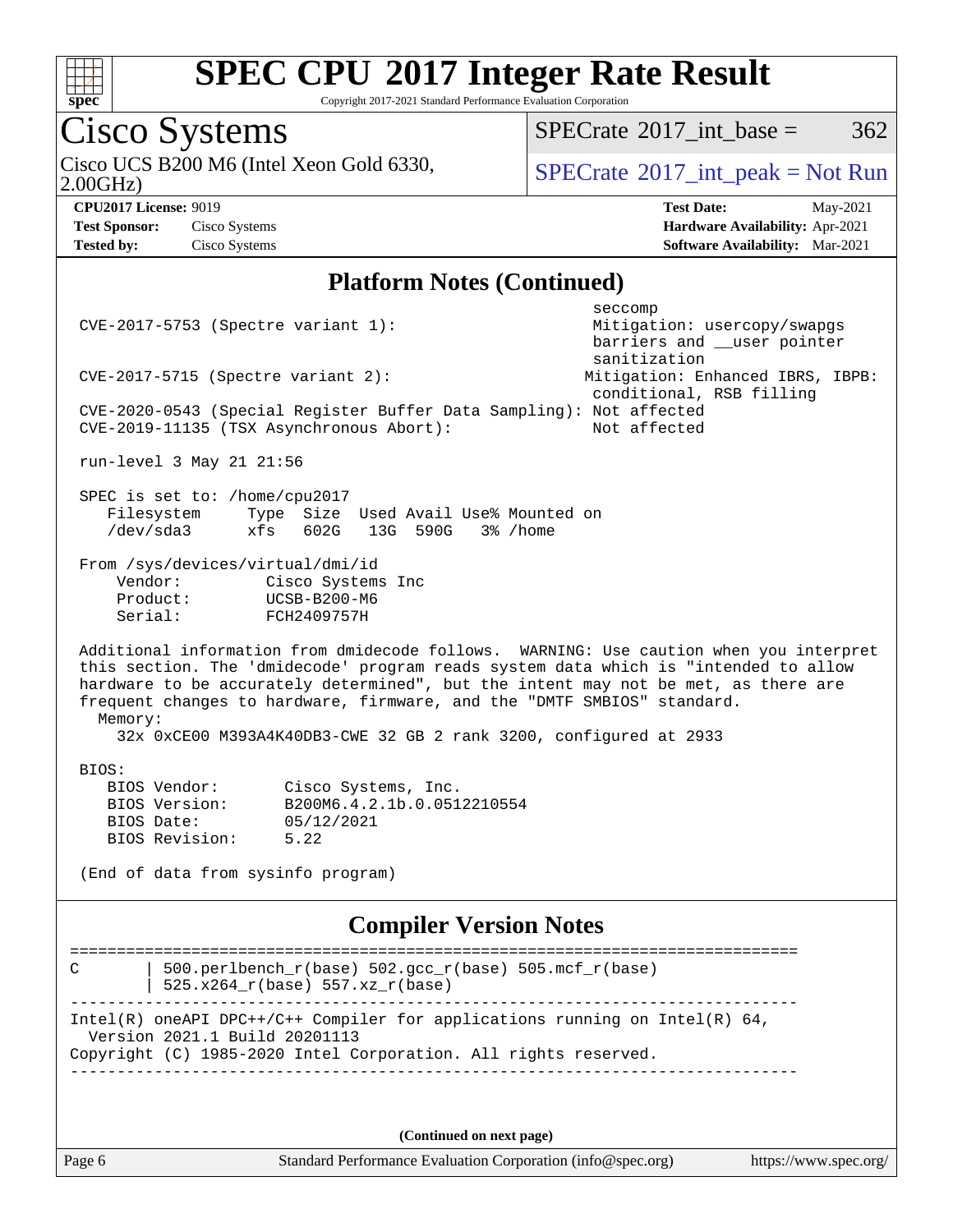

Copyright 2017-2021 Standard Performance Evaluation Corporation

## Cisco Systems

Cisco UCS B200 M6 (Intel Xeon Gold 6330,  $SPECTR = SPECrate^{\circ}2017\_int\_peak = Not Run$  $SPECTR = SPECrate^{\circ}2017\_int\_peak = Not Run$  $SPECTR = SPECrate^{\circ}2017\_int\_peak = Not Run$ 

 $SPECTate@2017\_int\_base = 362$ 

2.00GHz)

| <b>Test Sponsor:</b> | Cisco Systems |
|----------------------|---------------|
| <b>Tested by:</b>    | Cisco Systems |

**[CPU2017 License:](http://www.spec.org/auto/cpu2017/Docs/result-fields.html#CPU2017License)** 9019 **[Test Date:](http://www.spec.org/auto/cpu2017/Docs/result-fields.html#TestDate)** May-2021 **Test Systems Systems Systems Systems Systems Systems Systems Systems Systems Systems Systems Systems Systems Systems Systems Systems Systems Systems Systems Systems Systems Systems Systems Systems Systems Systems Systems [Software Availability:](http://www.spec.org/auto/cpu2017/Docs/result-fields.html#SoftwareAvailability)** Mar-2021

### **[Compiler Version Notes \(Continued\)](http://www.spec.org/auto/cpu2017/Docs/result-fields.html#CompilerVersionNotes)**

| 520.omnetpp $r(base)$ 523.xalancbmk $r(base)$ 531.deepsjeng $r(base)$<br>$C++$<br>$541.$ leela r(base)                                                                                              |
|-----------------------------------------------------------------------------------------------------------------------------------------------------------------------------------------------------|
| Intel(R) oneAPI DPC++/C++ Compiler for applications running on Intel(R) $64$ ,<br>Version 2021.1 Build 20201113<br>Copyright (C) 1985-2020 Intel Corporation. All rights reserved.                  |
| Fortran   548.exchange2 $r(base)$                                                                                                                                                                   |
| Intel(R) Fortran Intel(R) $64$ Compiler Classic for applications running on<br>Intel(R) 64, Version 2021.1 Build 20201112_000000<br>Copyright (C) 1985-2020 Intel Corporation. All rights reserved. |

**[Base Compiler Invocation](http://www.spec.org/auto/cpu2017/Docs/result-fields.html#BaseCompilerInvocation)**

[C benchmarks](http://www.spec.org/auto/cpu2017/Docs/result-fields.html#Cbenchmarks):

[icx](http://www.spec.org/cpu2017/results/res2021q2/cpu2017-20210525-26756.flags.html#user_CCbase_intel_icx_fe2d28d19ae2a5db7c42fe0f2a2aed77cb715edd4aeb23434404a8be6683fe239869bb6ca8154ca98265c2e3b9226a719a0efe2953a4a7018c379b7010ccf087)

[C++ benchmarks:](http://www.spec.org/auto/cpu2017/Docs/result-fields.html#CXXbenchmarks) [icpx](http://www.spec.org/cpu2017/results/res2021q2/cpu2017-20210525-26756.flags.html#user_CXXbase_intel_icpx_1e918ed14c436bf4b9b7c8bcdd51d4539fc71b3df010bd1e9f8732d9c34c2b2914e48204a846820f3c0ebb4095dea797a5c30b458ac0b6dffac65d78f781f5ca)

[Fortran benchmarks](http://www.spec.org/auto/cpu2017/Docs/result-fields.html#Fortranbenchmarks): [ifort](http://www.spec.org/cpu2017/results/res2021q2/cpu2017-20210525-26756.flags.html#user_FCbase_intel_ifort_8111460550e3ca792625aed983ce982f94888b8b503583aa7ba2b8303487b4d8a21a13e7191a45c5fd58ff318f48f9492884d4413fa793fd88dd292cad7027ca)

### **[Base Portability Flags](http://www.spec.org/auto/cpu2017/Docs/result-fields.html#BasePortabilityFlags)**

 500.perlbench\_r: [-DSPEC\\_LP64](http://www.spec.org/cpu2017/results/res2021q2/cpu2017-20210525-26756.flags.html#b500.perlbench_r_basePORTABILITY_DSPEC_LP64) [-DSPEC\\_LINUX\\_X64](http://www.spec.org/cpu2017/results/res2021q2/cpu2017-20210525-26756.flags.html#b500.perlbench_r_baseCPORTABILITY_DSPEC_LINUX_X64) 502.gcc\_r: [-DSPEC\\_LP64](http://www.spec.org/cpu2017/results/res2021q2/cpu2017-20210525-26756.flags.html#suite_basePORTABILITY502_gcc_r_DSPEC_LP64) 505.mcf\_r: [-DSPEC\\_LP64](http://www.spec.org/cpu2017/results/res2021q2/cpu2017-20210525-26756.flags.html#suite_basePORTABILITY505_mcf_r_DSPEC_LP64) 520.omnetpp\_r: [-DSPEC\\_LP64](http://www.spec.org/cpu2017/results/res2021q2/cpu2017-20210525-26756.flags.html#suite_basePORTABILITY520_omnetpp_r_DSPEC_LP64) 523.xalancbmk\_r: [-DSPEC\\_LP64](http://www.spec.org/cpu2017/results/res2021q2/cpu2017-20210525-26756.flags.html#suite_basePORTABILITY523_xalancbmk_r_DSPEC_LP64) [-DSPEC\\_LINUX](http://www.spec.org/cpu2017/results/res2021q2/cpu2017-20210525-26756.flags.html#b523.xalancbmk_r_baseCXXPORTABILITY_DSPEC_LINUX) 525.x264\_r: [-DSPEC\\_LP64](http://www.spec.org/cpu2017/results/res2021q2/cpu2017-20210525-26756.flags.html#suite_basePORTABILITY525_x264_r_DSPEC_LP64) 531.deepsjeng\_r: [-DSPEC\\_LP64](http://www.spec.org/cpu2017/results/res2021q2/cpu2017-20210525-26756.flags.html#suite_basePORTABILITY531_deepsjeng_r_DSPEC_LP64) 541.leela\_r: [-DSPEC\\_LP64](http://www.spec.org/cpu2017/results/res2021q2/cpu2017-20210525-26756.flags.html#suite_basePORTABILITY541_leela_r_DSPEC_LP64) 548.exchange2\_r: [-DSPEC\\_LP64](http://www.spec.org/cpu2017/results/res2021q2/cpu2017-20210525-26756.flags.html#suite_basePORTABILITY548_exchange2_r_DSPEC_LP64) 557.xz\_r: [-DSPEC\\_LP64](http://www.spec.org/cpu2017/results/res2021q2/cpu2017-20210525-26756.flags.html#suite_basePORTABILITY557_xz_r_DSPEC_LP64)